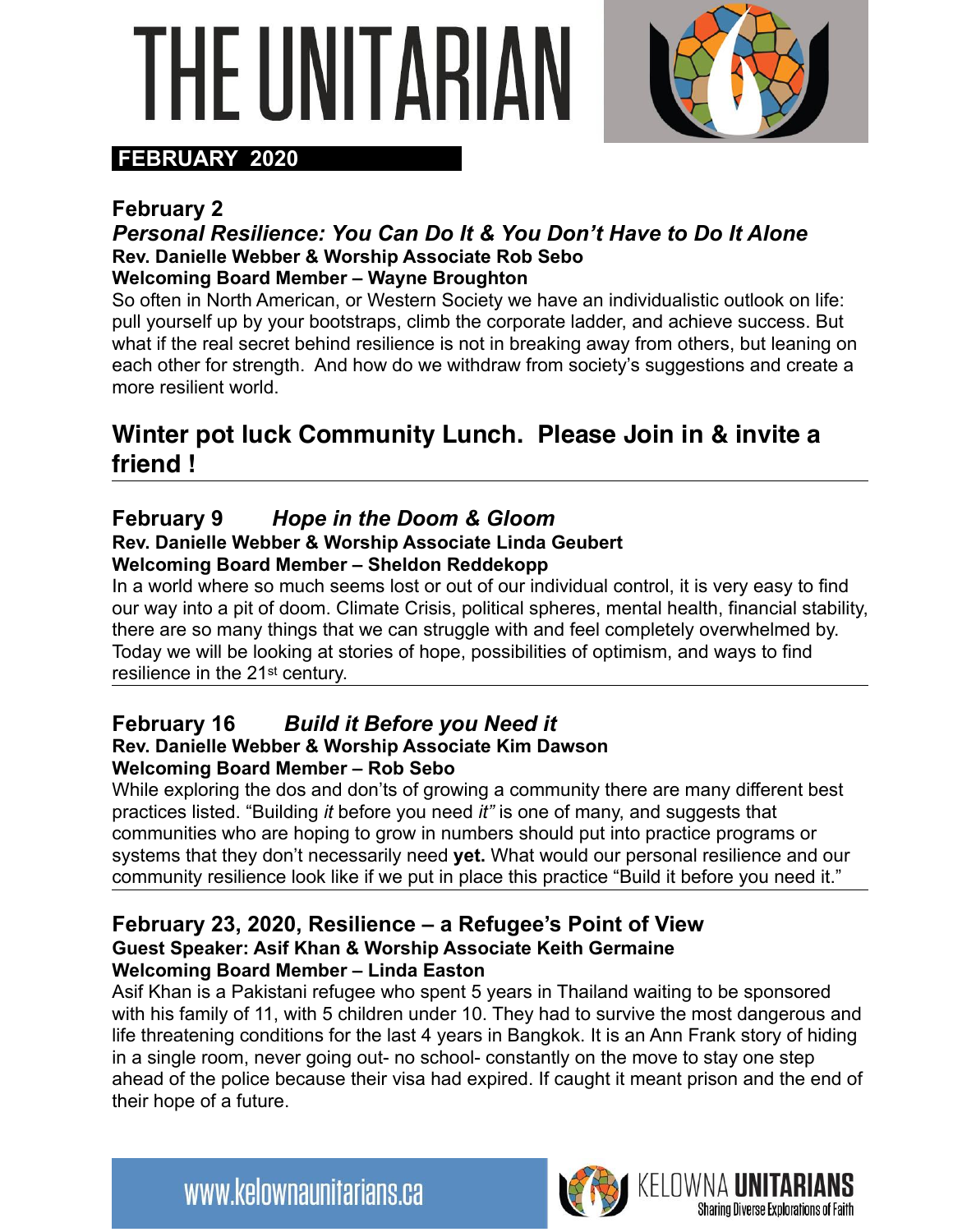#### **Our Designated Giving for February is The Canadian Unitarian Council's Sharing our Faith Grants**

The Sharing Our Faith program provides funds for congregational initiatives which enhance ministry, aid congregational projects and outreach, and enhance the Unitarian Universalist movement in Canada. The CUC Board will consider new starts where funding is requested for the very early stages of group development and will consider the special circumstances of groups which have been in existence for a shorter time than three years when applying these criteria. Priority is given to applicants who have not received a Sharing Our Faith grant in the previous year. Congregations are encouraged to think creatively about how these funds could be used to encourage growth in their congregation or emerging group. Examples of possible uses for funds include:

- Topping up the salary package offered by a congregation moving to professional ministry.
- Supporting a "Minister on Loan" program for an emerging group.
- Providing travel funds to enable remote congregations to have access to ministerial services.
- Developing religious education programs for children, youth or adults.
- Other uses relevant to ministry, outreach and extension.

### What Does It Mean To Be A People of Resilience?

When did we decide that resilience was a solo project?

It's not that we consciously defined it that way. It's just what we were taught, from the time we were little until, well, today. The same thing was - and is - said in so many ways: "Pull yourself up by your own bootstraps"; "You're stronger than you think."; "If at first you don't succeed, try, try again."; "What doesn't kill you makes you stronger." The cultural message is clear: resilience depends on you - your individual toughness and inner strength. It's a solo act.

And it's not just our culture, but our UU faith too. We also prop up this heroic and individualistic form of resilience. We UUs famously rejected the idea that human beings are depraved, sinful and weak and replaced it with the view that people are inherently worthy and strong. As one leading UU voice put it, "Our moral fiber is equal to all demands!" It's the ultimate "You can do it!" theology.

Yet at our best, we don't stop there. We say two things at the same time: "You can do it." and "You don't have to do it on your own!"

Remember those folk sayings that hold up the image of a tree being able to bend with the wind? Remember how they end with a message about resilience resting in our ability to flexibly lean and bend? Well, for us UUs, another kind of leaning is just as important: the practice of leaning on those next to us! Yes, bend with the wind we say, but also remember that no one makes it through the windstorms alone.



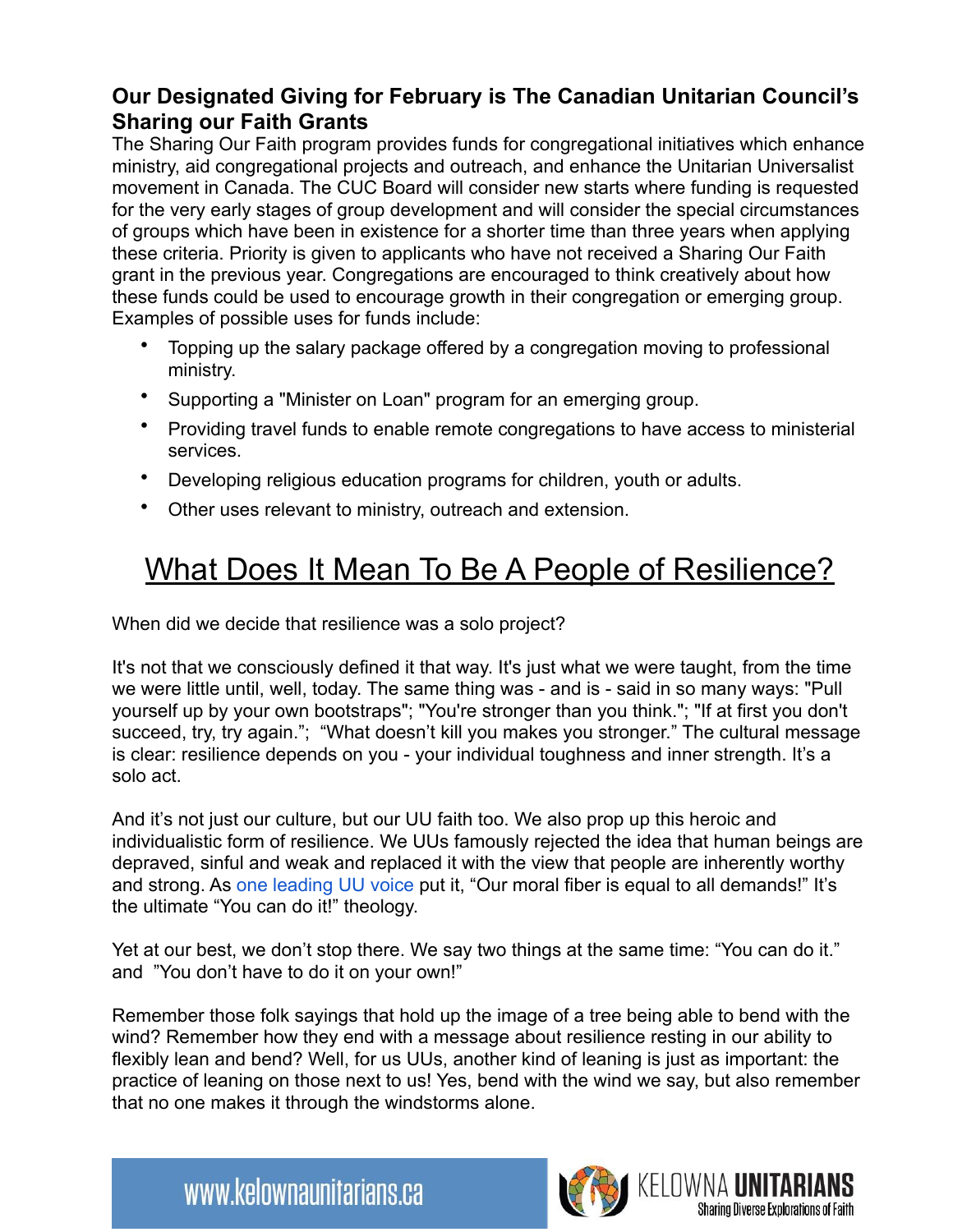It's all a reminder that while resilience has a lot to do with what is inside us, it equally depends on what is between us. This is where our Soul Matters framing is so important: we are indeed a people of resilience. Forget solo act; think community choir! We survive our pain by having the strength to tell others about it. We find the courage to make our way through the dark only when we sense we are not alone. Internal and individual grit only gets us so far; empathy, assurance and love from others gets us the rest of the way. Resilience has everything to do with the water within which we swim and the web of connections that surround us. Resilient people arise from resilient relationships!

So friends, this month, let's look around as much as look within. Let's let up on all the "grin and bear it" talk and instead grab the hand that is reaching our way. Let's help each other remember that resilience arises not so much when we dig deep but when we remember we don't have to do it all on our own! ………….From the Soul Matter's Team!

#### **Minister's Musings:**

It is February, and at Kelowna Unitarians that means it is time for our Annual General Meeting! We will be discussing as a community where our resilience comes from, and what we can do to continue to strengthen and support our community. As we look at a new fiscal year and make plans for our future together, let us remember that as a faith community we need one another to be resilient, and to make it through the times of change, and the times of great shift.

A quote from Aimee Van Audswell articulates this idea really well:

This morning I have been pondering a nearly forgotten lesson I learned in high school music. Sometimes in band or choir, music requires players or singers to hold a note longer than they actually can hold a note. In those cases, we were taught to mindfully stagger when we took a breath so the sound appeared uninterrupted. Everyone got to breathe, and the music stayed strong and vibrant. So let's remember the advice of music: Take a breath. The rest of the chorus will sing. The rest of the band will play. Rejoin so others can breathe. Together, we can sustain a very long, beautiful song for a very, very long time. You don't have to do it all, but you must add your voice to the song.

There is much work still to do as we continue to move our faith community down the path of growth and congregational health know that you can stop and breathe. Rev. Danielle Webber [uudaniellewebber@gmail.com](mailto:uudaniellewebber@gmail.com) 403.988.8490 Danielle is available for appointments Friday - Tuesday

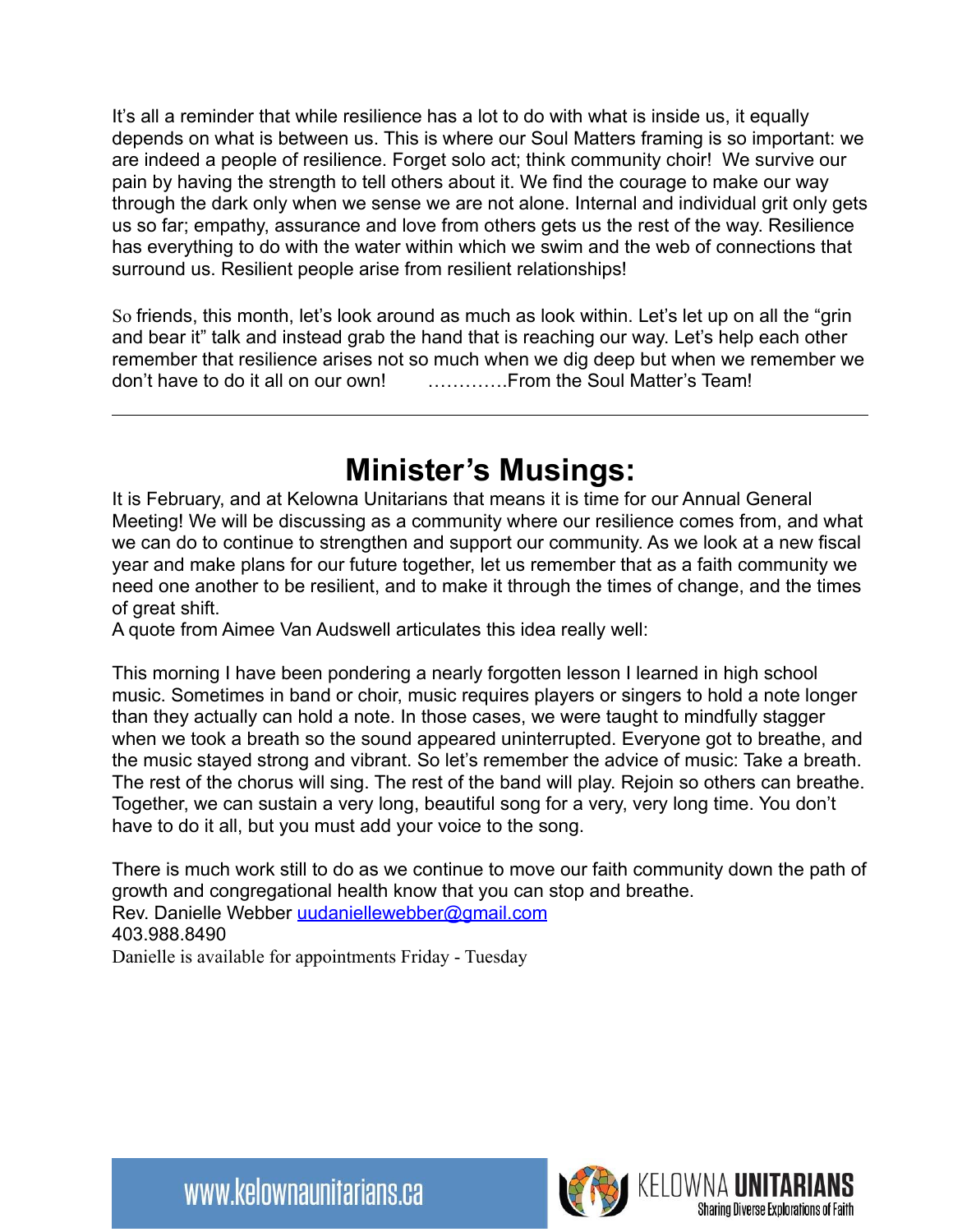#### **Summary of January Board Meeting**

The Board & Rev. Danielle met on January 13.

- A strong applicant for Faith Formation Coordinator has not yet been found, The Board has agreed to strike a task-force to discuss next steps.
- A proposed budget for 2020 is prepared for the AGM which will be February 16.
- We have a verbal contract for snow removal with 'Mike-the Machine' but volunteers Sunday mornings are much appreciated.
- There are new rental rates for the church which will soon be added to the website.
- Marilyn Strachan has resigned from her long service organizing set-up for Sunday services. Thank you so much Marilyn for your excellent work! We will be looking at how to restructure our Sunday morning Set-up system, but we will need volunteers in the mean time! Please talk to Danielle or any of the Board members about volunteering!
- As a mark of our growth we have been looking at numerical growth (check out Danielle's January Newsletter for a description of these different growth areas). When Rev. Danielle started as our minister in September 2018 our membership was 48. In the last year and a half we have lost 5 members due to death and moving, but we have gained 13 new members - a tribute to the work of our full-time minister!
- The board read Jane Vallentyne as our newest member.
- Next board meeting will be February 10.
- Welcoming members for Feb: 2nd Wayne,  $9<sup>th</sup>$  Sheldon,  $16<sup>th</sup>$  Rob,  $23<sup>rd</sup>$  Linda

#### **Announcements:**

**Our labyrinth walks for February** will be held Friday the 7th at 7:00 pm and Friday the 21st at 2:00. The change to an afternoon walk is in response to people who are unable to come in the evening. Hope this will work for you! I will advise of the themes for the walks closer to the dates.

Blessings, Lindsay

**Money Matters Dear Friends and Members** This year it has become popular for individuals within our community to handle church transactions involving money via E-Transfers. In order for the office to correctly distribute your funds and properly provide tax receipts where applicable we would ask that you ensure that you give us your full mailing address as well as how you would like your funds to be allocated. Funds can be allocated as follows: General Donations, Pledges, Rentals, CMHA Graduated Rent Supplement Program (GRSP) or U5Refugee Fund.

 If you have any questions or would like to discuss this further please contact either Louise McKenzie or Anna Geibel at the Unitarian Office,

ph. 250-763-7212 Regards Louise McKenzie Administration

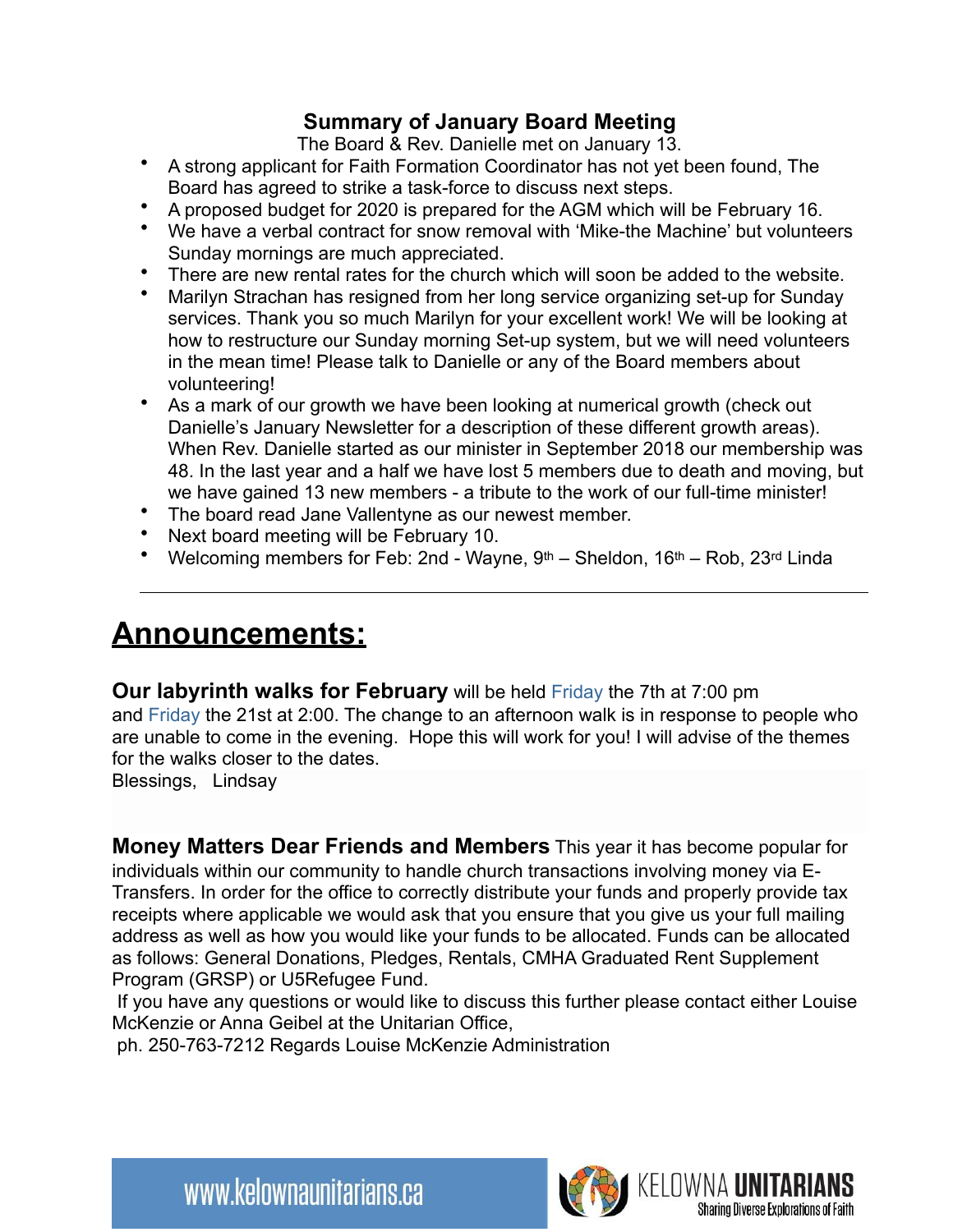**Nature's Fare 3 % Club**<br>We receive a rebate of 3 % on the total amount of store receipts we submit each quarter. **Next submission will be at the end of April.** …….. **Save your receipts - even better – collect them from your friends and neighbours too ! !** 

**Move It Forward Cupboard** – located in the Cloakroom –

 $\mathcal{L}_\text{max} = \frac{1}{2} \sum_{i=1}^{n} \frac{1}{2} \sum_{i=1}^{n} \frac{1}{2} \sum_{i=1}^{n} \frac{1}{2} \sum_{i=1}^{n} \frac{1}{2} \sum_{i=1}^{n} \frac{1}{2} \sum_{i=1}^{n} \frac{1}{2} \sum_{i=1}^{n} \frac{1}{2} \sum_{i=1}^{n} \frac{1}{2} \sum_{i=1}^{n} \frac{1}{2} \sum_{i=1}^{n} \frac{1}{2} \sum_{i=1}^{n} \frac{1}{2} \sum_{i=1}^{n} \frac{1$ 

is there for anyone in Need -- members / friends – sometimes people from the broader community – Take what you need -- For those able – adding items to it is always Welcome !